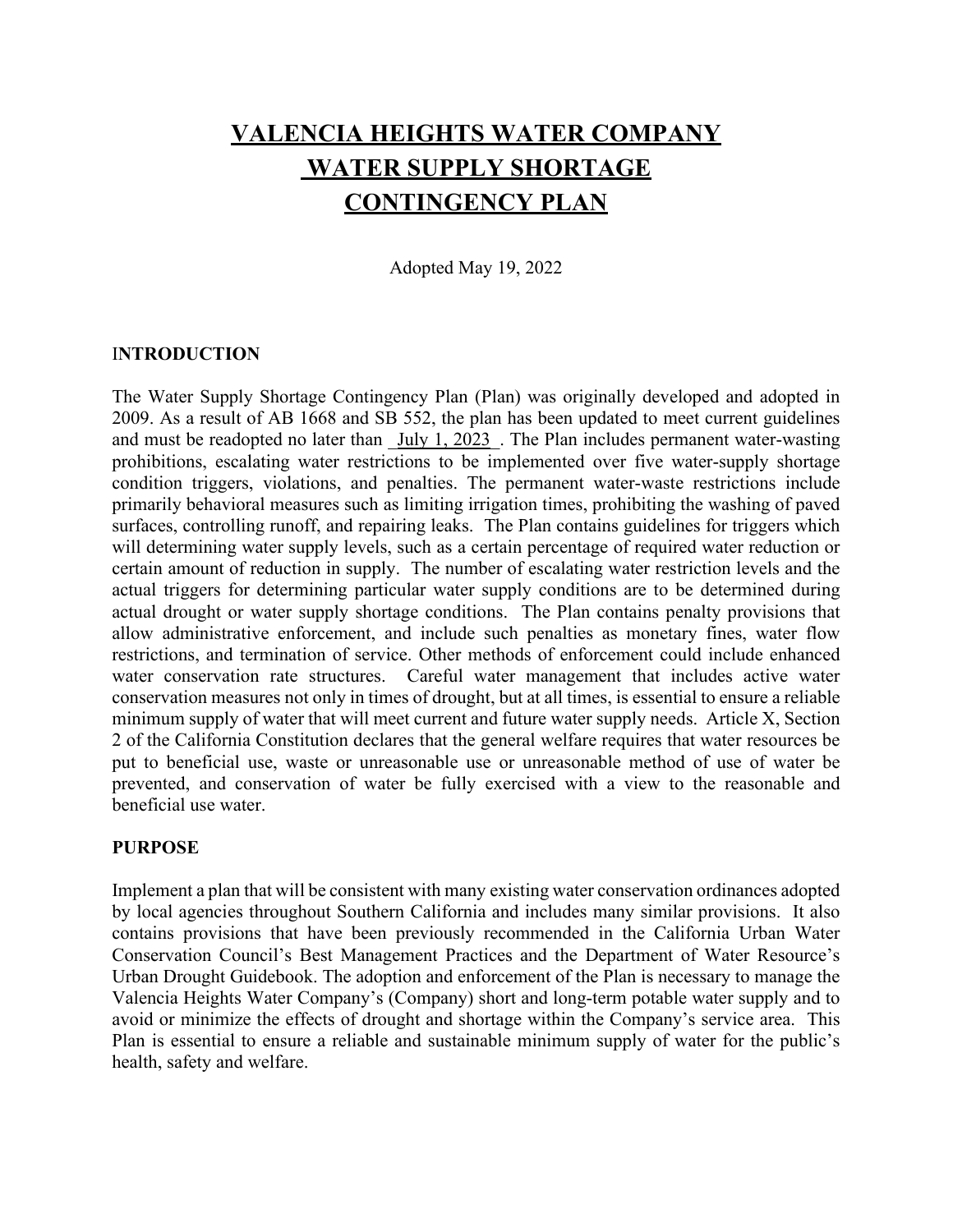#### **WATER SYSTEM PROFILE**

The Company was formed in November of 1912 as a not-for-profit California Corporation in Los Angeles. Its original purpose was for irrigating citrus groves and to provide domestic water to large estates. As the San Gabriel Valley developed, the Company evolved into a domestic water purveyor. The Company serves a population of approximately 8,000 customers through 1,700 service connections in the cities of Covina and West Covina and the unincorporated areas of Los Angeles County. The Company's service area is generally bounded by the San Bernardino Freeway on the north, by Forest Lawn Cemetery on the east, by the boundary of the City of Walnut on the south, and by Citrus Street on the west. The Company primarily serves a residential community with little commercial and industrial areas. In addition, the Company provides service to 18 homes in the city of Malibu.

## **DECLARATION OF PURPOSE AND PRINCIPLES**

The Valencia Heights Water Company Board of Directors (Board) finds and determines that because of the prevailing water supply conditions in the state, or locally, or the declared water supply shortage by the state, it is necessary and appropriate for the Company to adopt, implement, and enforce the Company's Plan. The Plan is adopted to address times of water shortage or drought to reduce the quantity of water used by customers to ensure that there is sufficient water to meet the health and safety needs of all its customers. Emphasis is placed on the use of domestic (potable) water, sanitation, fire protection, and preserving public health, welfare, and safety, to minimize the adverse impacts of a water supply shortage or other water supply emergency conditions. The Company is responsible for conserving the available water supply, protecting the integrity of water supply facilities (infrastructure), and implementing a contingency plan in times of drought, supply reductions, failure of water distribution systems, or other emergencies.

#### **Financial Impacts**

If the Company activates the Plan, it is recognized that the reduction in sales would impact the revenue normally generated. To the extent that this reduction negatively impacts the coverage of its fixed costs, the Company will utilize its reserves to mitigate any short-term shortfall, up to (3) three months. Should the shortage be longer, or reserves are not available for this purpose, the Board has the discretion to enact the appropriate surcharge to meet the financial needs of the Company.

#### **Priorities**

The Plan is based on the following priorities:

- The public's safety, health, and welfare
- Sustaining economic vitality
- Quality of life
- Financial needs of the Company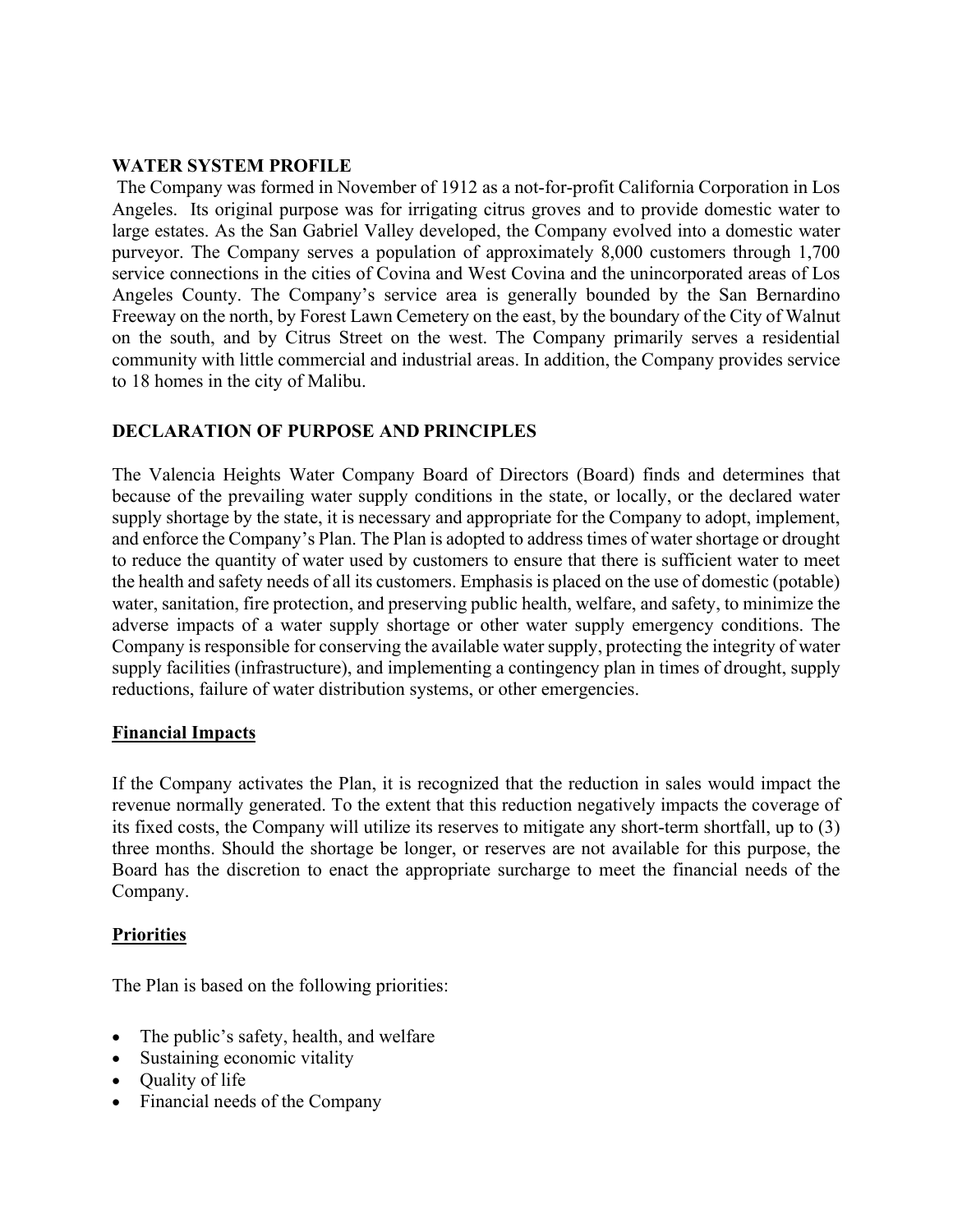## **WATER SHORTAGE RESPONSE TEAM**

- General Manager
- Office Manager
- Water Systems Supervisor
- Board of Directors

## **SHORTAGE DECLARATION PROCESS**

(a) Long- and Short-Term Water Deficiencies

The General Manager shall request the Board of Directors to authorize and implement the provisions of the Plan. The request to implement provisions of the Plan shall be made at a regular or special meeting of the Board of Directors. The Board of Directors has the authority to initiate or terminate the water shortage contingency measures described in the Plan.

(b) Emergency Water Shortage Response

By adopting the Plan, the Board of Directors authorizes the General Manager to declare the extent of a potable water shortage emergency and to implement the appropriate water shortage contingency measures. The General Manager shall report such water shortage conditions and the level of response to the Board of Directors in a timely manner while the plan is activated.

Within (15) fifteen calendar days of adoption of the resolution declaring the applicable stage or sub-stage, the Office Manager shall provide notice of the applicable water supply shortage stage to all consumers. Such declaration and notice shall provide the extent, terms, and conditions as well as any associated fines, penalties and changes in the water rates with respect to the use and consumption of water in accordance with the applicable water supply shortage stage as provided in the Plan. The declaration of the Board of Directors shall be posted on the Company's website, on the front door of the Company's entrance, and at the service counter.

#### **PUBLIC EDUCATION**

The Company will periodically provide customers with information about the Plan, including conditions under which each stage of the Plan is to be initiated or terminated and the conservation response measures to be implemented in each stage. This information will be provided by means of the Company website, mailers, bill inserts, email, and texts.

## **COORDINATION WITH REGIONAL WATER PLANNING GROUPS**

Coordination and implementation of this Plan are in concert with regional water planning groups including, Main San Gabriel Basin Watermaster (Basin), Three Valleys Municipal Water District (TVMWD), Upper San Gabriel Municipal Water District (USGMWD), and neighboring water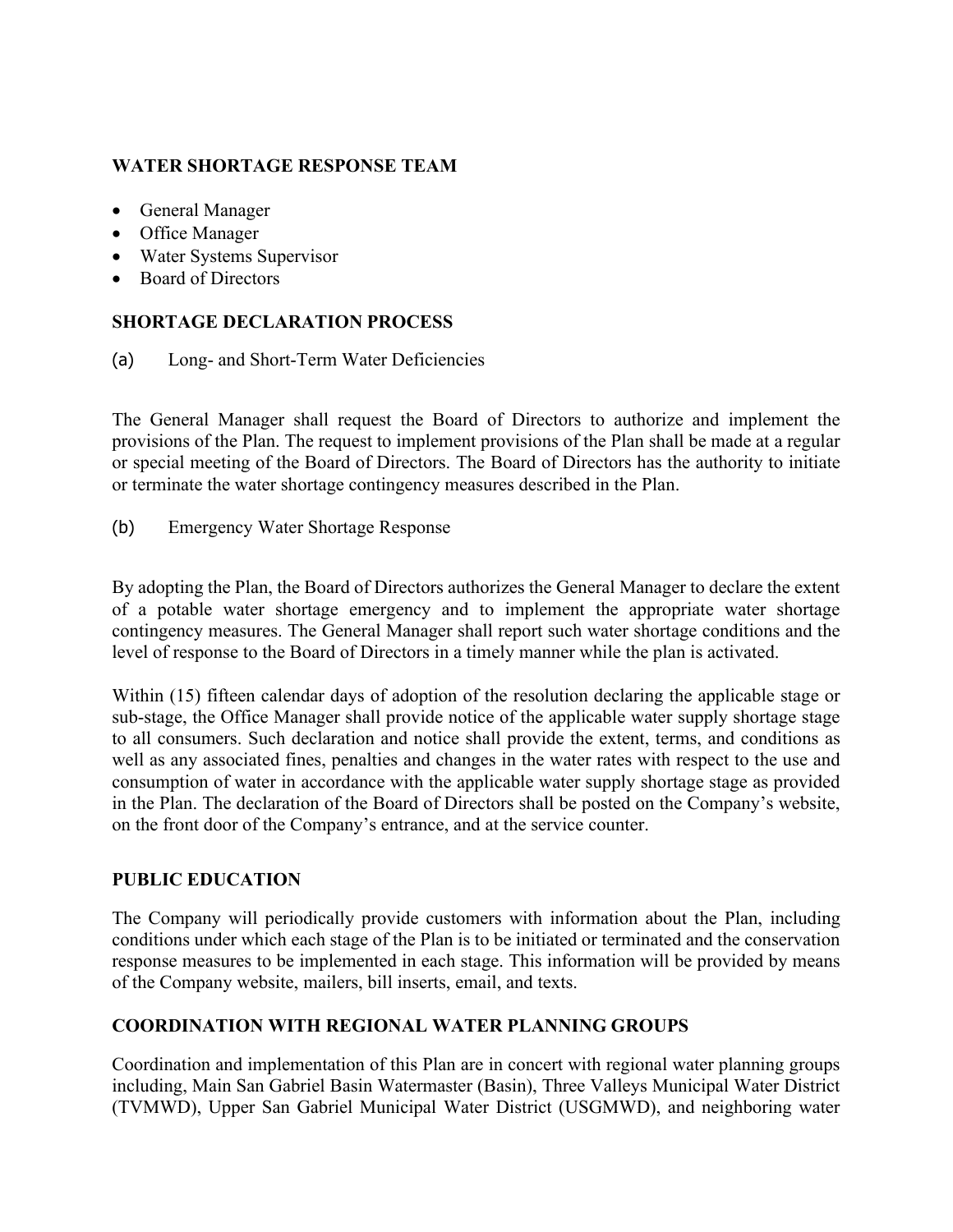agencies.

## **APPLICATION**

The water shortage contingency measures of the Plan shall apply to all persons, customers, and properties utilizing potable water provided by the Company. The terms "person" and "customer" as used in the Plan include individuals, corporations, partnerships, agencies, associations, and all other legal entities.

#### **PUBLIC NOTIFICATION PROCEDURES**

When the Company determines that a potable water shortage condition exists, any or all of the following notification procedures may be implemented:

(a) Notify stakeholders, elected officials, and other key decision-makers regarding the situation, actions to be taken, goals customers are intended to achieve, and how these actions will be implemented.

(b) Customers will be informed of the situation and actions the Company will be taking. Communications will occur through any of the following: bill inserts, special mailings, telephone contact, e-mail, social media, roadway signage, community association meetings, newsletters, and education programs, etc. Literature appropriate to the shortage circumstance will be provided regarding the potable water shortage condition, conservation methods, and water-savings devices.

(d) The Company website will be the central location for information, messaging and customer communications.

## **HISTORICAL USE LEVELS**

The long-term average monthly use is 155 acre-feet, with an average of 185 acre-feet per month in "dry" months (April-October) and a 115 acre-feet per month in "wet" months (November-March). Long-term is defined here as the decade from 2011 to 2021. The Company saw the highest cumulative demand of the past 15years in 2008 which had an annual use of 2,343 acre-feet, and an average monthly use of 210 acre-feet, with dry and wet months averaging 247 acre-feet and 170 acre-feet respectively. The Company saw the lowest cumulative demand of the past 15 years in 2015. The prior 5-year average was 1725 acre-feet, with the dry months averaging 178 acre-feet per month.

#### **DEMAND FORECAST**

While population levels in the service area are expected to increase slightly as the area builds out, the Company does not expect much of an overall demand increase as conservation and water use efficiencies improve. The region the Company serves is not expected to experience significant population or demand growth in the next five years. Consequently, the long-term average monthly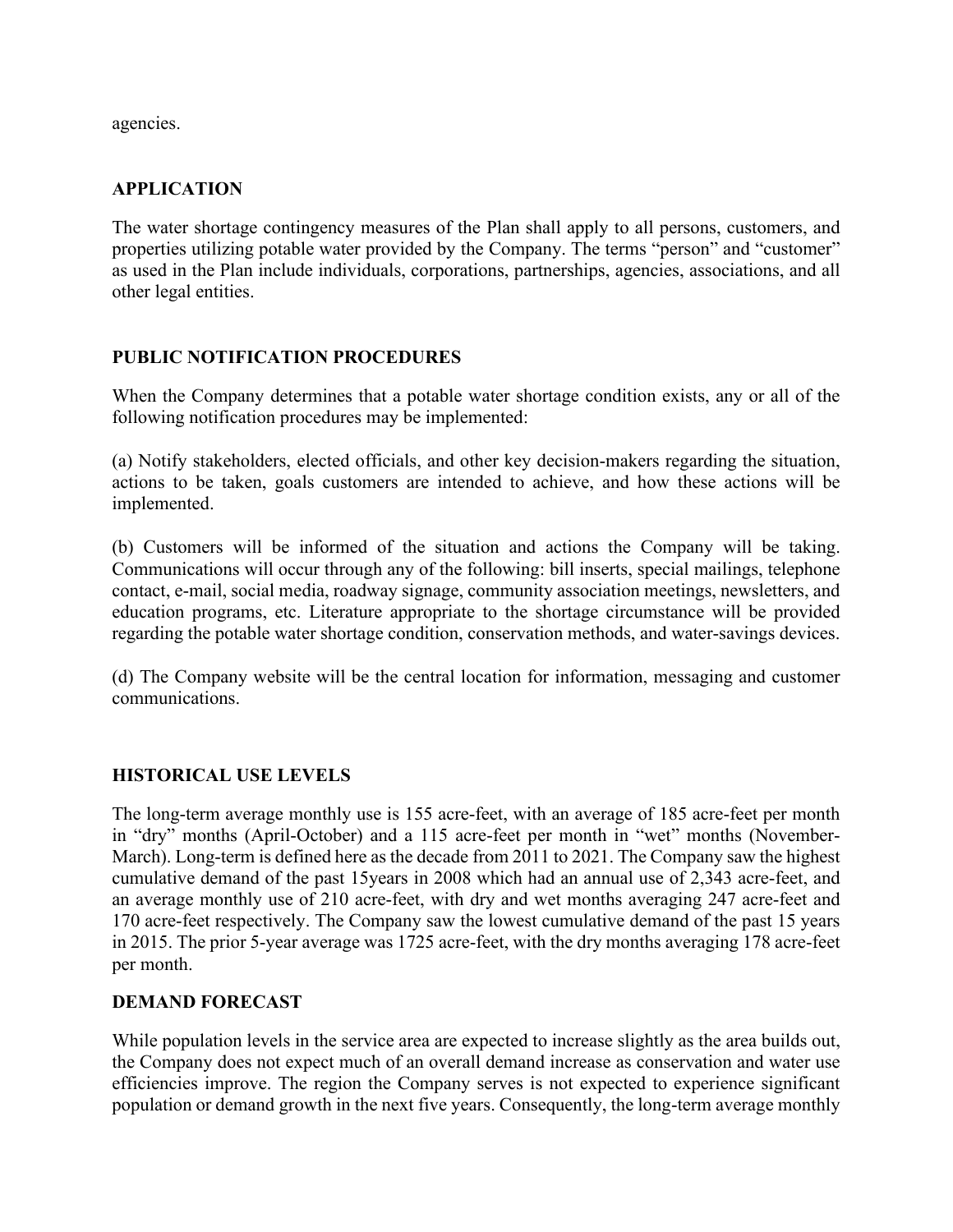use of 155 acre-feet, or of 185 acre-feet per month in "dry" months and 115 acre-feet per month in "wet" months will be used as the projected demand for the next five years.

## **SUPPLY FORECAST**

The Company owns rights/stock in Covina Irrigating Company and pumping rights in the Basin. In addition to these two sources, the Company also has a connection with TVMWD for the purchase of import water. The Company has not yet experienced conditions such that supply was insufficient to meet demand; however, in response to the statewide drought in 2015, the corresponding executive order requiring water suppliers to reduce water usage by twenty-five (25%) statewide, the Company experienced a more than 33 percent reduction in demand from June 2015 through December 2015. Currently, no water shortage is forecasted; however, the Company recognizes the need to anticipate rare and unforeseen circumstances such as regulations or other orders from state agencies, catastrophic failure of the water system due to a technological or natural disaster, or other shortage event.

## **DEMAND-REDUCTION PROGRAM WATER SHORTAGE CONTINGENCY PLAN STAGES AND ENFORCEMENT**

The Plan includes permanent water-waste prohibitions, as well as five levels of escalating water restrictions (levels) to be implemented as appropriate when triggered by corresponding watersupply shortage conditions (triggers), and penalties for violations. The Company will implement an appropriate stage based on projected water supply conditions. Higher stages will be implemented as shortages continue, worsen, and/or if customer response does not bring about desired water savings. Restrictions, penalties, and enforcement will build on each other as higher stages are implemented. California Water Code Section 350 authorizes water suppliers to adopt and enforce a comprehensive water conservation plan to reduce water consumption and conserve water supplies.

The permanent water-waste restrictions include primarily behavioral measures such as limiting irrigation times, prohibiting the washing of paved surfaces, and controlling runoff.

## **TRIGGERS**

The Plan contains guidelines for triggers which will determine the Level of Supply Shortage (Levels), such as a reduction in supply or a government-mandated percentage of required water reduction. The Plan contains penalty provisions that allow administrative enforcement, and include such penalties as monetary fines, water flow restrictions, and termination of service. Other methods of enforcement could include enhanced water conservation rate structures. Additional Triggers may be determined during actual drought or water supply shortage conditions.

## **Allocation Triggers are based on the Basin Key Well water levels shown below:**

#### **Allocation Level 1**

Below 200 feet Mean Sea Level (MSL) – 10% voluntary demand reduction will be implemented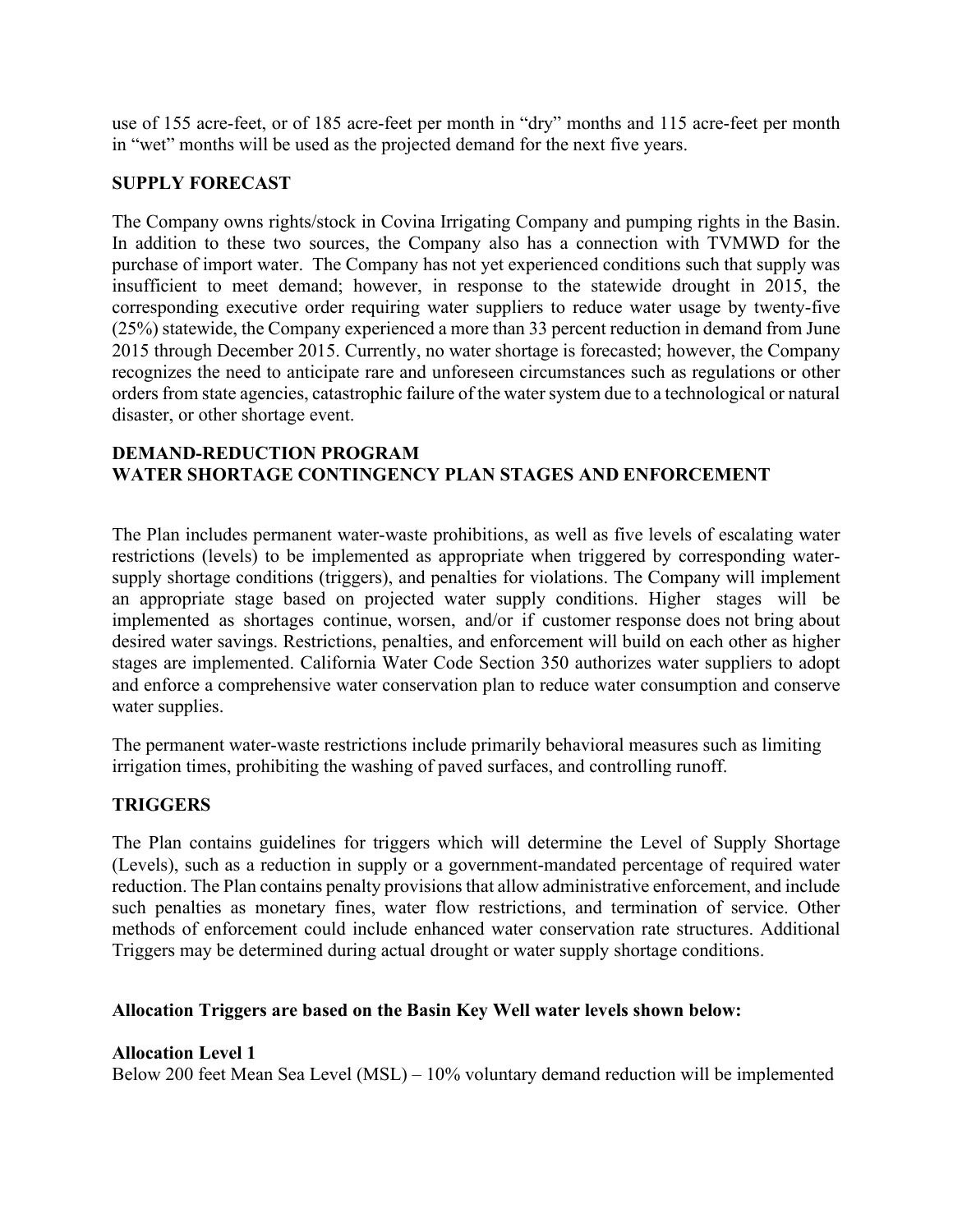#### **Allocation Level 2**

Below 185 feet MSL and State Water Project (SWP) Allocation is below 25% – 10% mandatory demand reduction and irrigation limited to four days per week

## **Allocation Level 3**

Below 170 feet MSL and the SWP Allocation is below 15% – 20% mandatory demand reduction and irrigation limited to three days per week

## **Allocation Level 4**

Below 160 feet MSL and MWD reduced allocation of 20% - 30% mandatory demand reduction and irrigation limited to two days per week

## **Allocation Level 5**

Below 150 feet MSL and MWD reduced allocation of 30% or more -50% reduction and no outdoor irrigation

The Board of Directors can adopt an allocation level equal to or greater than the existing conditions. The determination can be based on future projections. The 5 allocation levels are minimum guides.

## **Procedures for Determination / Notification of Water Supply Shortage**

#### a. **Declaration and Notification of Water Supply Shortage:**

The existence of Water Supply Shortage conditions would be declared by resolution of the Board, adopted at a regular or special meeting held in accordance with the Company bylaws. The mandatory conservation requirements applicable to each Allocation Level conditions will take effect on the day determined in the resolution. When the Company adopts a water allocation plan level, it must provide notice of the adoption by including it in the regular billing statement, or by electronic mail, or any other means to ensure delivery to the consumer. A water allocation will be effective on the first day of the billing period as specified in the notice.

## **PERMANENT WATER CONSERVATION REQUIREMENTS**

## **Permanent Prohibitions Against Water Waste (effective 2009)**

The following water conservation requirements are always in effect and are **permanent**. Violations of this section will be considered waste and an unreasonable use of water. The list below provides a description of each prohibition. A violation of one or more of these prohibitions will be considered a separate violation.

A. **Limits on Watering Hours**: The watering or irrigating of lawns, landscape or other vegetated areas with potable water is prohibited between the hours of **7:00 a.m. and 7:00 p.m. current time** on any day, except with the use of a hand-held bucket or similar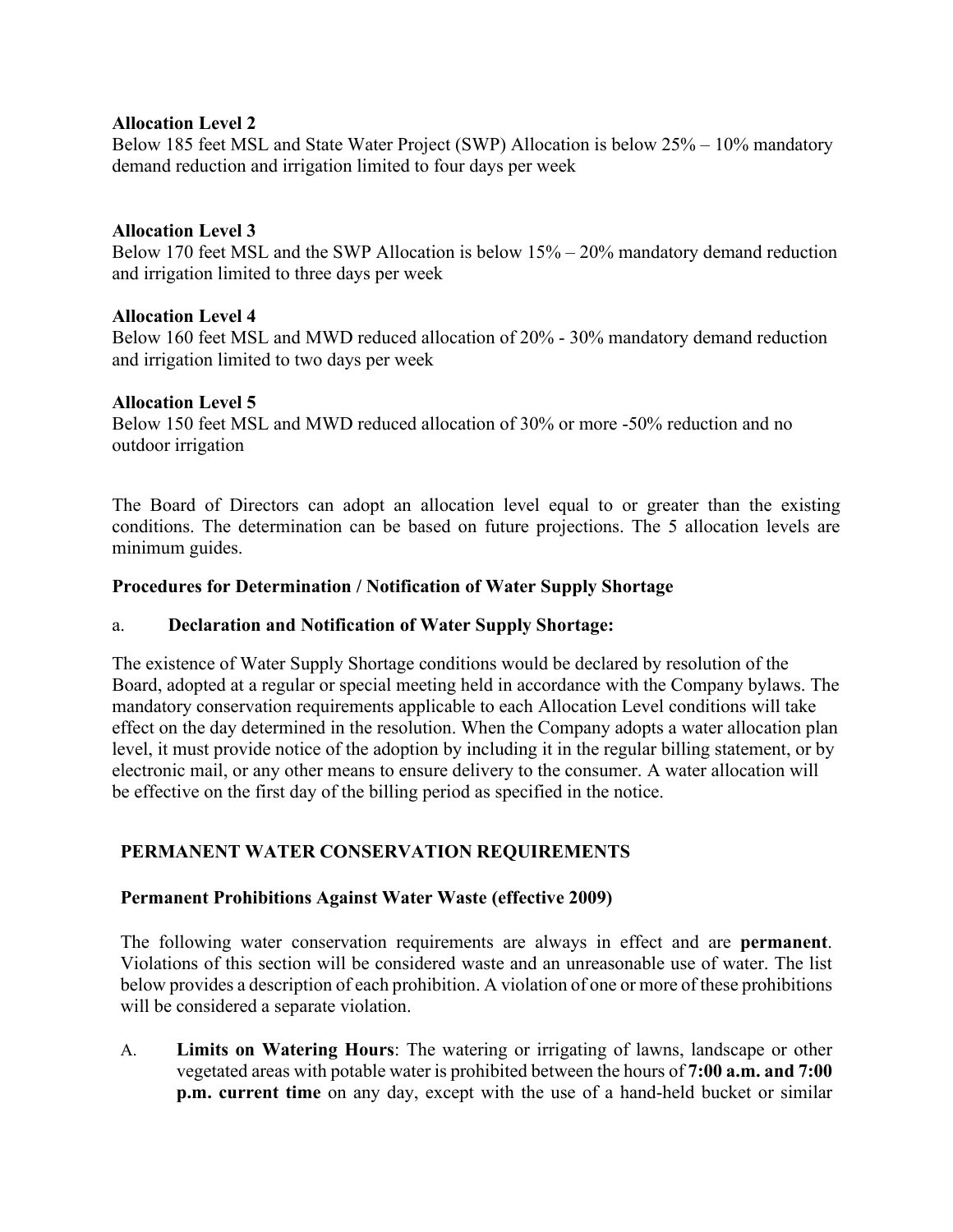container, a hand-held hose equipped with a positive self- closing water shut-off nozzle or device, or for very short periods of time for the express purpose ofadjusting or repairing an irrigation system.

- B. **Limits on Watering Duration**: The watering or irrigating of lawns, landscape or other vegetated areas with potable water using a landscape irrigation system or a watering device that is not continuously attended, is limited to no more than fifteen (15) minutes of watering per day per station. This subsection does not apply to landscape irrigation systems that exclusively use very low-flow drip type irrigation systems when no emitter produces more than two (2) gallons of water per hour and weather-basedcontrollers or stream rotor sprinklers that meet a 70% efficiency standard.
- C. **No Excessive Water Flow or Runoff:** The watering or irrigating of any lawns, landscape or other vegetated areas in a manner that causes or allows excessive water flow or runoff onto an adjoining sidewalk, driveway, street, alley, gutter or ditch is prohibited.
- D. **No Washing Down of Hard or Paved Surfaces:** The washing down of hard or paved surfaces, including but not limited to sidewalks, walkways, driveways, parking areas, tennis courts, patios or alleys, is prohibited except when necessary to alleviate safety or sanitary hazards, and then only with the use of a hand-held bucket or similar container, a hand-held hose equipped with a positive self-closing water shut-offdevice, a lowvolume, high-pressure cleaning machine equipped to recycle any water used, or a lowvolume high-pressure water broom.
- E. **Obligation to Fix Leaks, Breaks or Malfunctions:** The excessive use, loss or escape of water through breaks, leaks or other malfunctions in the water user's plumbing or distribution system for any period of time after such lost or waste of water should have reasonably been discovered and corrected, and in noevent more than seven (7) days of receiving notice from the VHWC, is prohibited.
- F. **Re-circulating Water Required for Water Fountains and Decorative Water Features**: Operating a water fountain or other decorative water feature that does not use re-circulated water is prohibited.
- G. **Limits on Washing Vehicles:** The using of water to wash or clean a vehicle, including but not limited to any automobile, truck, van, bus, motorcycle, boat or trailer, whether motorized or not, is prohibited, except with the use of a hand-held bucket or similar container or a hand-held hose equipped with a positive self- closing water shut-off nozzle or device. This subsection does not apply to any commercial car washing facility.
- H. **Drinking Water Served Upon Request Only:** Eating or drinking establishments, including but not limited to a restaurant, hotel, cafe, cafeteria, bar, or other public place where food or drinks are sold, served, or offered for sale, are prohibited from providing drinking water to any person unless expressly requested.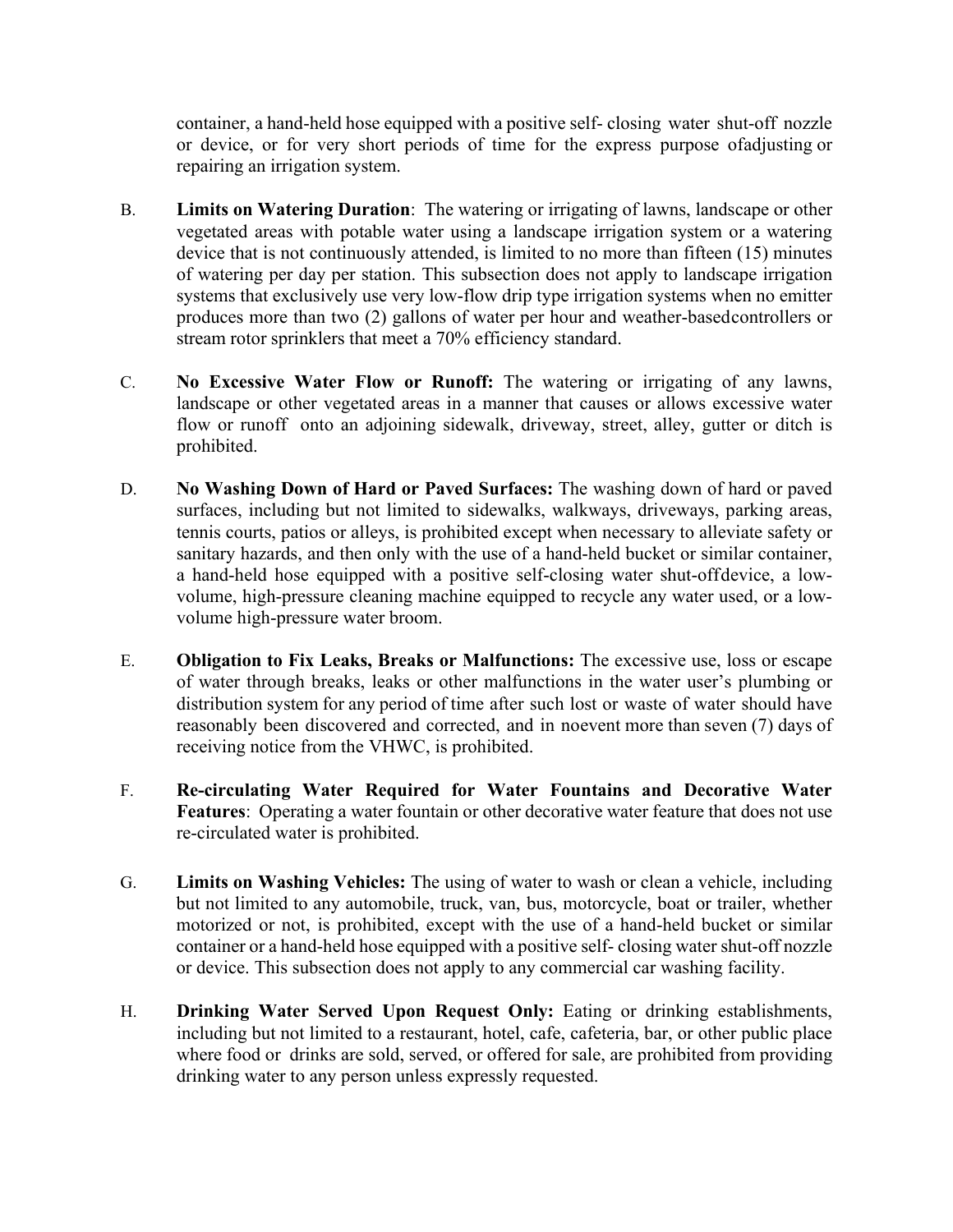- I. **Commercial Lodging Establishments Must Provide Guests With The Option to Decline Daily Linen Services**: Hotels, motels and other commercial lodging establishments must provide customers with the option of not having towels and linen laundered daily. Commercial lodging establishments must prominently display a notice of this option in each bathroom using clear and easily understood language.
- J. **Restaurants Required to Use Water Conserving Dish Wash Spray Valves**: Food preparation establishments, such as restaurants or cafes, are prohibited from using nonwater conserving dish wash spray valves.

## **Water Supply Shortage Allocation Levels**

#### Level 1 Water Supply Shortage

- A. A Level 1 Water Supply Shortage exists when the Company determines, in its sole discretion, that due to drought or other water supply conditions, a water supply shortage or threatened shortage exists, and a consumer demand reduction is necessary to make more efficient use of water and appropriately respond to existing water conditions. Upon the declaration by the Board of a Level 1 Water Supply Shortage condition, the Company will implement the voluntary Level 1 conservation measures identified in this section.
- B. Additional Water Conservation Measures: In addition to the prohibited uses of water identified in Permanent Water Conservation Requirements, the following water conservation requirements apply during a declared Level 1 Water Supply Shortage:
	- 1. Limits on Watering Days: Watering or irrigating of lawn, landscape or other vegetated area with potable water is Voluntarily limited to reduce water use by 10%.
	- 2. Obligation to Fix Leaks, Breaks or Malfunctions: All leaks, breaks, or other malfunctions in the water user's plumbing or distribution system must be repaired within seventy-two (72) hours of notification by the Company unless other arrangements are made with the Company.

#### Level 2 Water Supply Shortage

- A. A Level 2 Water Supply Shortage exists when the Board determines, in its sole discretion, that due to drought or other water supply conditions, a water supply shortage or threatened shortage exists, and a consumer demand reduction is necessary to make more efficient use of water and appropriately respond to existing water conditions. Upon the declaration by the Board of a Level 2 Water Supply Shortage condition, the Company will implement the mandatory Level 2 conservation measures identified in this section.
- B. Additional Conservation Measures: In addition to the prohibited uses of water identified in Level 1, the following additional water conservation requirements apply during a declared Level 2 Water Supply Shortage: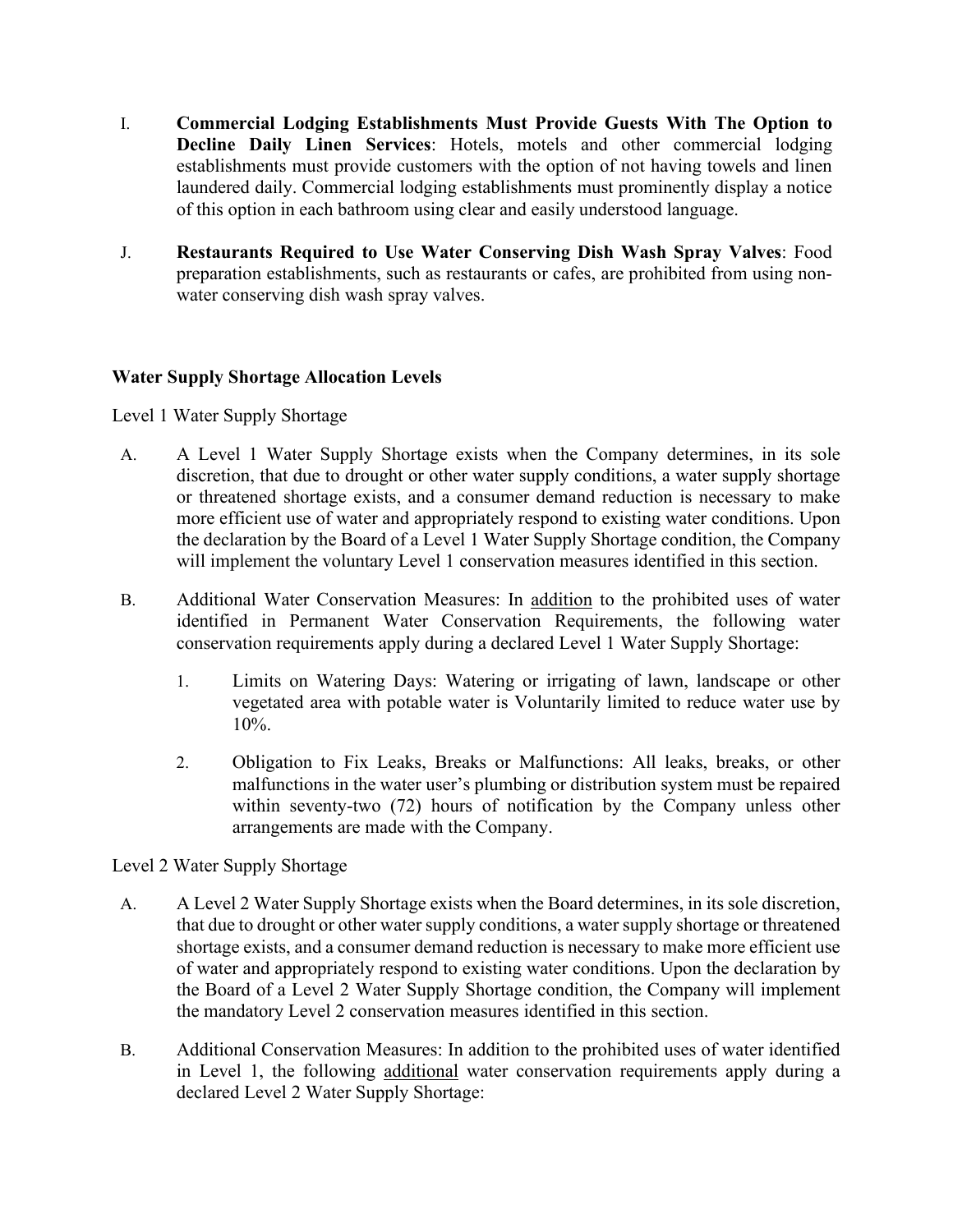1. Watering Days: Watering or irrigating of lawn, landscape or other vegetated area with potable water is limited to four days per week on a schedule established and posted by the VHWC. During the months of November through March, watering or irrigating of lawn, landscape or other vegetated area with potable water is limited to no more than two days per week on a schedule established and posted by the Company. This provision does not apply to landscape irrigation zones that exclusively use very low flow drip type irrigation systems when no emitter produces more than two (2) gallons of water per hour. This provision also does not apply to watering or irrigating by use of a hand-held bucket or similar container, a hand-held hose equipped with a positive self- closing water shut-off nozzle or device, or for very short periods of time for the express purpose of adjusting or repairing an irrigation system.

The watering of trees and shrubs for fire prevention are also exempt.

- 2. Obligation to Fix Leaks, Breaks or Malfunctions: All leaks, breaks, or other malfunctions in the water user's plumbing or distribution system must be repaired within seventy-two (72) hours of notification by the Company unless other arrangements are made with the Company.
- 3. Limits on Filling Ornamental Lakes or Ponds: Filling or re-filling ornamental lakes or ponds is prohibited, except to the extent needed to sustain aquatic life, provided that such animals are of significant value and have been actively managed within the water feature prior to declaration of a supply shortage level under this ordinance.
- 4. Limits on Washing Vehicles: Using water to wash or clean a vehicle, including but not limited to, any automobile, truck, van, bus, motorcycle, boat or trailer, whether motorized or not, is prohibited except by use of a hand-held bucket or similar container, a hand-held hose equipped with a positive self-closing water shut-off nozzle or device, by high pressure/low volume wash systems, or at a commercial car washing facility that utilizes a re-circulating water system to capture or reuse water.

# Level 3 Water Supply Shortage

- A. A Level 3 condition exists when the Board declares a water shortage and notifies its residents and businesses that a significant reduction in consumer demand is necessary to maintain sufficient water supplies for public health and safety. Upon the declaration of a Level 3 Water Supply Shortage condition, the Company will implement the mandatory Level 3 conservation measures identified in this section.
- B. Additional Conservation Measures: In addition to the prohibited uses of water identified in Level 1 and 2, the following water conservation requirements apply during a declared Level 3 Water Supply Shortage:
	- 1. Watering Days: Watering or irrigating of lawn, landscape or other vegetated area with potable water is limited to three days per week on a schedule established and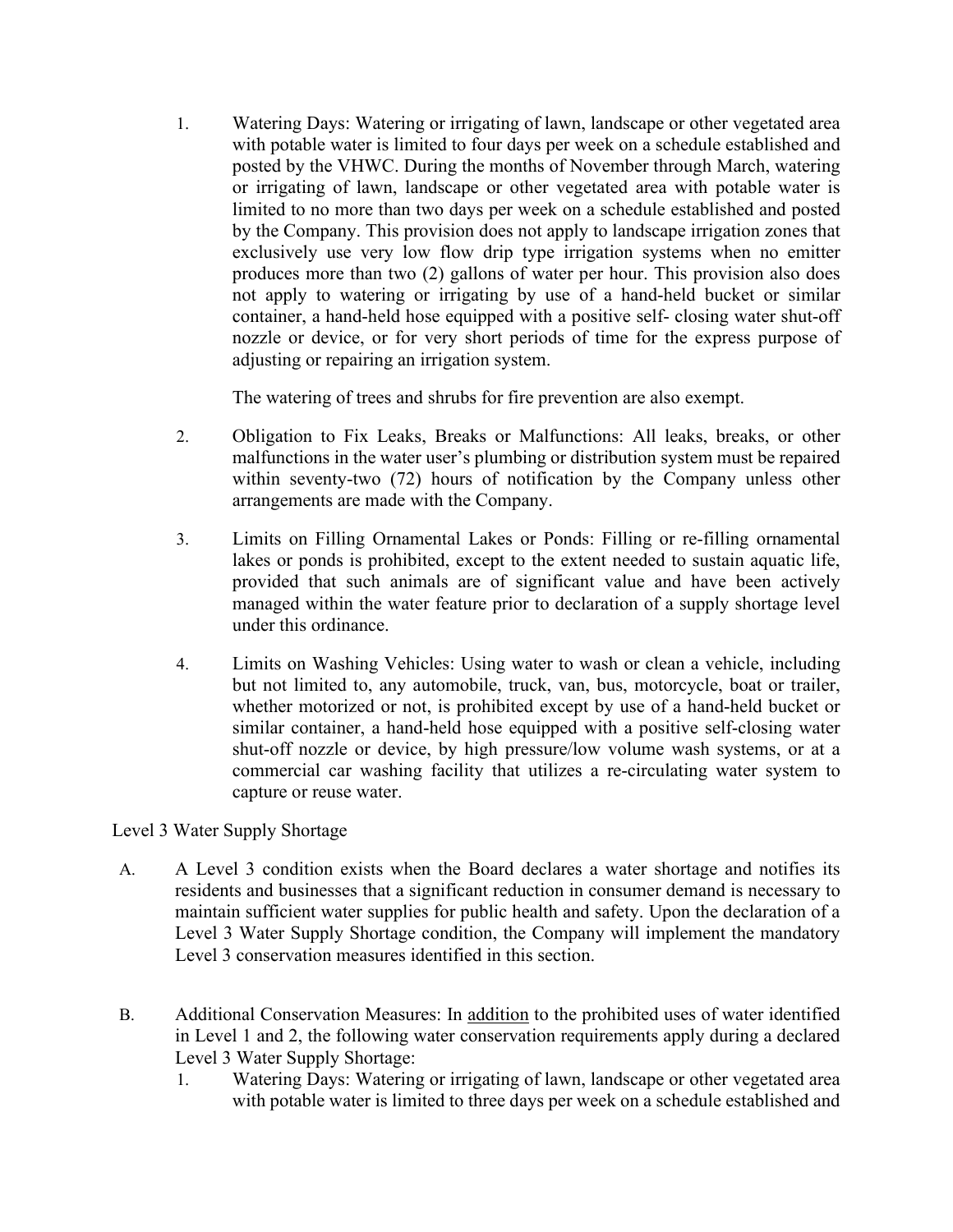posted by the Company. During the months of November through March, watering or irrigating of lawn, landscape or other vegetated area with potable water is limited to no more than one day per week on a schedule established and posted by the VHWC. Maintenance of vegetation, including trees and shrubs, that are watered using a hand-held bucket or similar container, hand-held hose equipped with a positive self–closing water shut-off nozzle or device;

- 2. Maintenance of existing landscape necessary for fire protection;
- 3. Maintenance of existing landscape for soil erosion control;
- 4. Maintenance of plant materials identified to be rare or essential to the well-being of protected species
- 5. Obligation to Fix Leaks, Breaks or Malfunctions: All leaks, breaks, or other malfunctions in the water user's plumbing or distribution system must be repaired within forty-eight (48) hours of notification by the Company unless other arrangements are made with the Company.

**Discontinue Service**: The Company, at its sole discretion, may discontinue service to consumers who willfully violate provisions of this section.

Level 4 Water Supply Shortage – Emergency Condition

- A. A Level 4 Water Supply Shortage condition is also referred to as an "Emergency" condition. A Level 4 condition exists when the Board declares a water shortage emergency and notifies its residents and businesses that a significant reduction in consumer demand is necessary to maintain sufficient water supplies for public health and safety. Upon the declaration of a Level 4 Water Supply Shortage condition, the Company will implement the mandatory Level 4 conservation measures identified in this section.
- B. Additional Conservation Measures: In addition to the prohibited uses of water identified in Level 1, 2 and 3, the following water conservation requirements apply during a declared Level 4 Water Supply Shortage Emergency:
	- 1. Watering Days: Watering or irrigating of lawn, landscape or other vegetated area with potable water is limited to two days per week on a schedule established and posted by the Company. During the months of November through March, watering or irrigating of lawn, landscape or other vegetated area with potable water is prohibited. This restriction does not apply to the following categories of use:
		- i. Maintenance of vegetation, including trees and shrubs, that are watered using a hand-held bucket or similar container, hand-held hose equipped with a positive self–closing water shut-off nozzle or device;
		- ii. Maintenance of existing landscape necessary for fire protection;
		- iii. Maintenance of existing landscape for soil erosion control;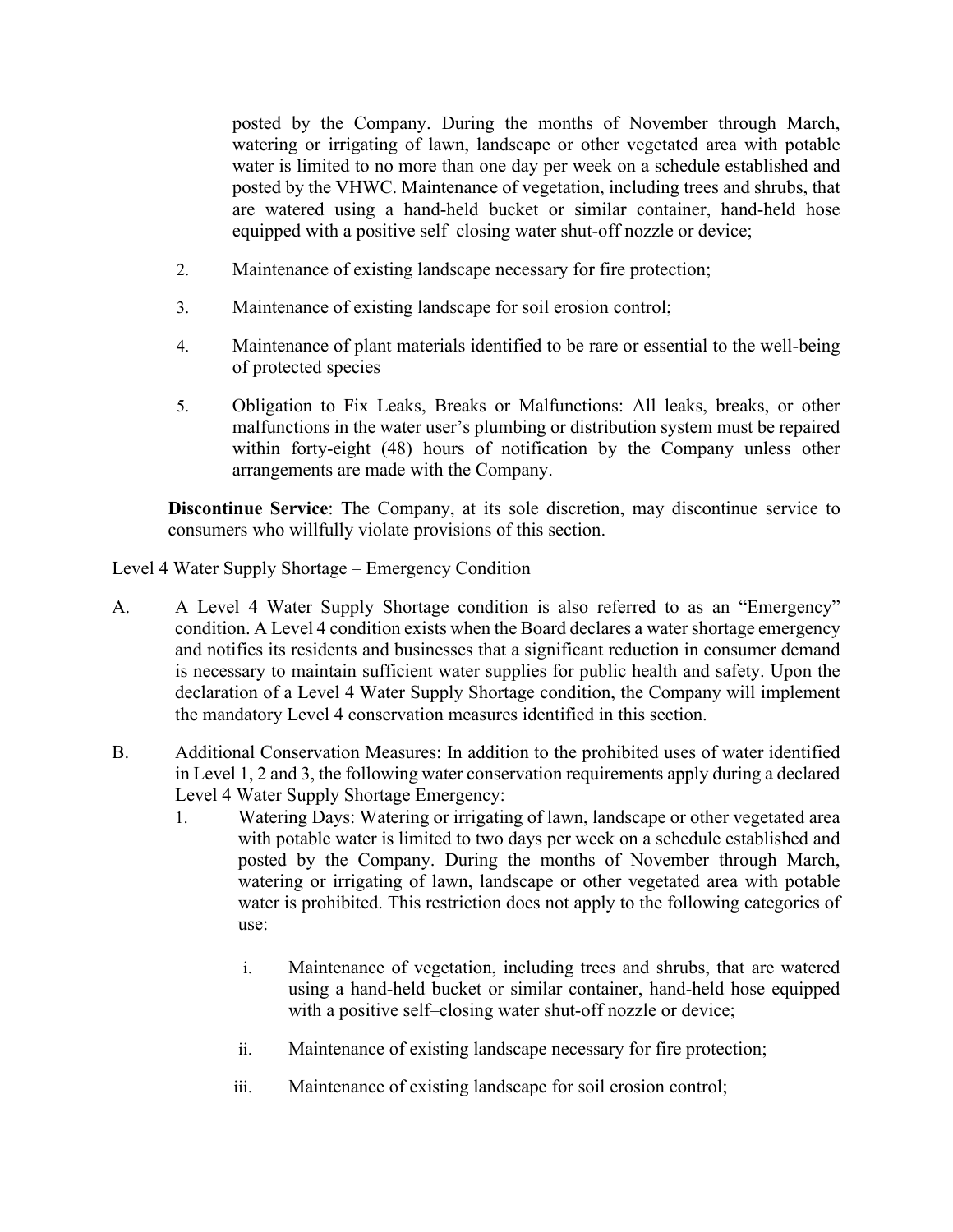- iv. Maintenance of plant materials identified to be rare or essential to the wellbeing of protected species;
- v. Maintenance of landscape within active public parks and playing fields, day care centers, golf course greens, and school grounds, provided that such irrigation does not exceed two
- vi. Actively irrigated environmental mitigation projects.
- 2. Obligation to Fix Leaks, Breaks or Malfunctions: All leaks, breaks, or other malfunctions in the water user's plumbing or distribution system must be repaired withing forty-eight (48) hours of notification by Company unless other arrangements are made with Company.
- 3. No New Potable Water Service: Upon declaration of a Level 4 Water Supply Shortage Emergency condition, no new potable water service will be provided, no new temporary meters or permanent meters will be provided and no statements of immediate ability to serve or provide potable water service (such as, will-serve letters, certificates, or letters of availability) will be issued, expect under the following circumstances:
	- i. A valid, unexpired building permit has been issued for the project; or
	- ii. The project is necessary to protect the public health, safety, and welfare; or
	- iii. The applicant provides substantial evidence of an enforceable commitment that water demands for the project will be offset prior to the provision of a new water meter(s) to the satisfaction of the Company.
	- iv. No new irrigation or landscaping will be installed without prior approval by Company.

This provision does not preclude the resetting or turn-on of meters to provide continuation of water service or the restoration of service that has been interrupted for a period of one year or less.

**Discontinue Service**: The Company, in its sole discretion, may discontinue service to consumers who willfully violate provisions of this section.

**No New Annexations**: Upon the declaration of a Level 4 Water Supply Shortage condition, the Company may suspend consideration of expansions to its service area. This subsection does not apply to boundary corrections that will not result in any increased use of water.

#### Level 5 Water Supply Shortage – Emergency Condition

A. A Level 5 Water Supply Shortage condition is also referred to as an "Emergency" condition. A Level 5 condition exists when the Board declares a water shortage emergency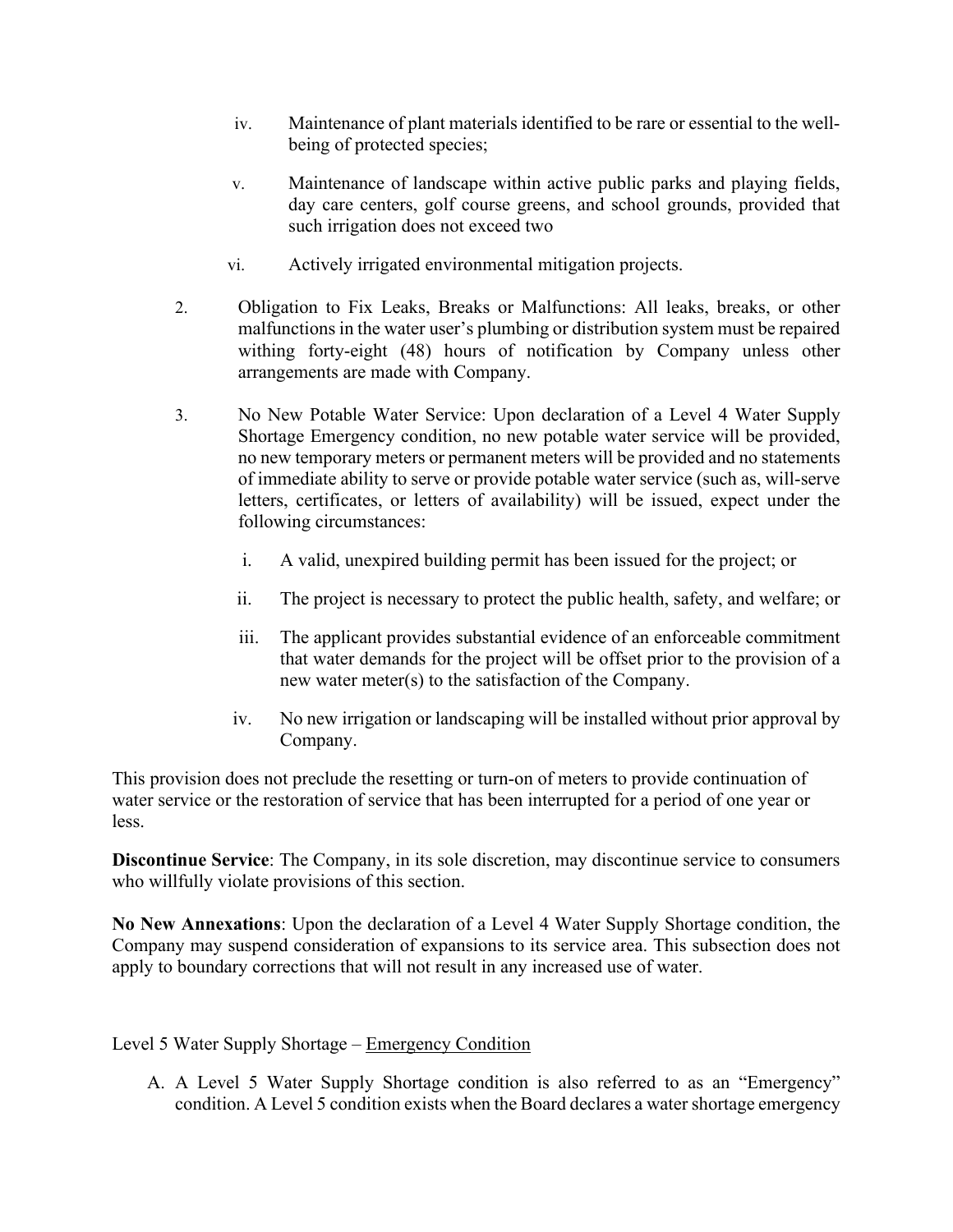and notifies its residents and businesses that a significant reduction in consumer demand is necessary to maintain sufficient water supplies for public health and safety. Upon the declaration of a Level 5 Water Supply Shortage condition, the Company will implement the mandatory Level 5 conservation measures identified in this section.

- B. Additional Conservation Measures: In addition to the prohibited uses of water identified in Level 1, 2, 3, and 4 the following water conservation requirements apply during a declared Level 5 Water Supply Shortage Emergency:
	- 1. No Watering or Irrigating: Watering or irrigating of lawn, landscape or other vegetated area with potable water is prohibited. This restriction does not apply to the following categories of use, unless the Company has determined that recycled water is available and may be applied to the use:
		- i. Maintenance of vegetation, including trees and shrubs, that are watered using a hand-held bucket or similar container, hand-held hose equipped with a positive self–closing water shut-off nozzle or device;
		- ii. Maintenance of existing landscape necessary for fire protection;
		- iii. Maintenance of existing landscape for soil erosion control;
		- iv. Maintenance of plant materials identified to be rare or essential to the well-being of protected species;
	- 2. Limits on Filling Residential Swimming Pools & Spas: Re-filling of more than one foot and initial filling of residential swimming pools or outdoor spas with potable water is prohibited.
	- 3. Obligation to Fix Leaks, Breaks or Malfunctions: All leaks, breaks, or other malfunctions in the water user's plumbing or distribution system must be repaired within forty-eight (48) hours of notification by the Company unless other arrangements are made with the Company.
	- 4. No New Potable Water Service: Upon declaration of a Level 5 Water Supply Shortage Emergency condition, no new potable water service will be provided, no new temporary meters or permanent meters will be provided, and no statements of immediate ability to serve or provide potable water service (such as, will-serve letters, certificates, or letters of availability) will be issued.

**Discontinue Service**: The Company, in its sole discretion, may discontinue service to consumers who willfully violate provisions of this section.

## **Penalties and Violations**

A. Violations: Each day that a violation of this Plan occurs is a separate offense.

## *Notification by Certified Mail*

B. Penalties: Penalties for failure to comply with any provisions of the ordinance are as